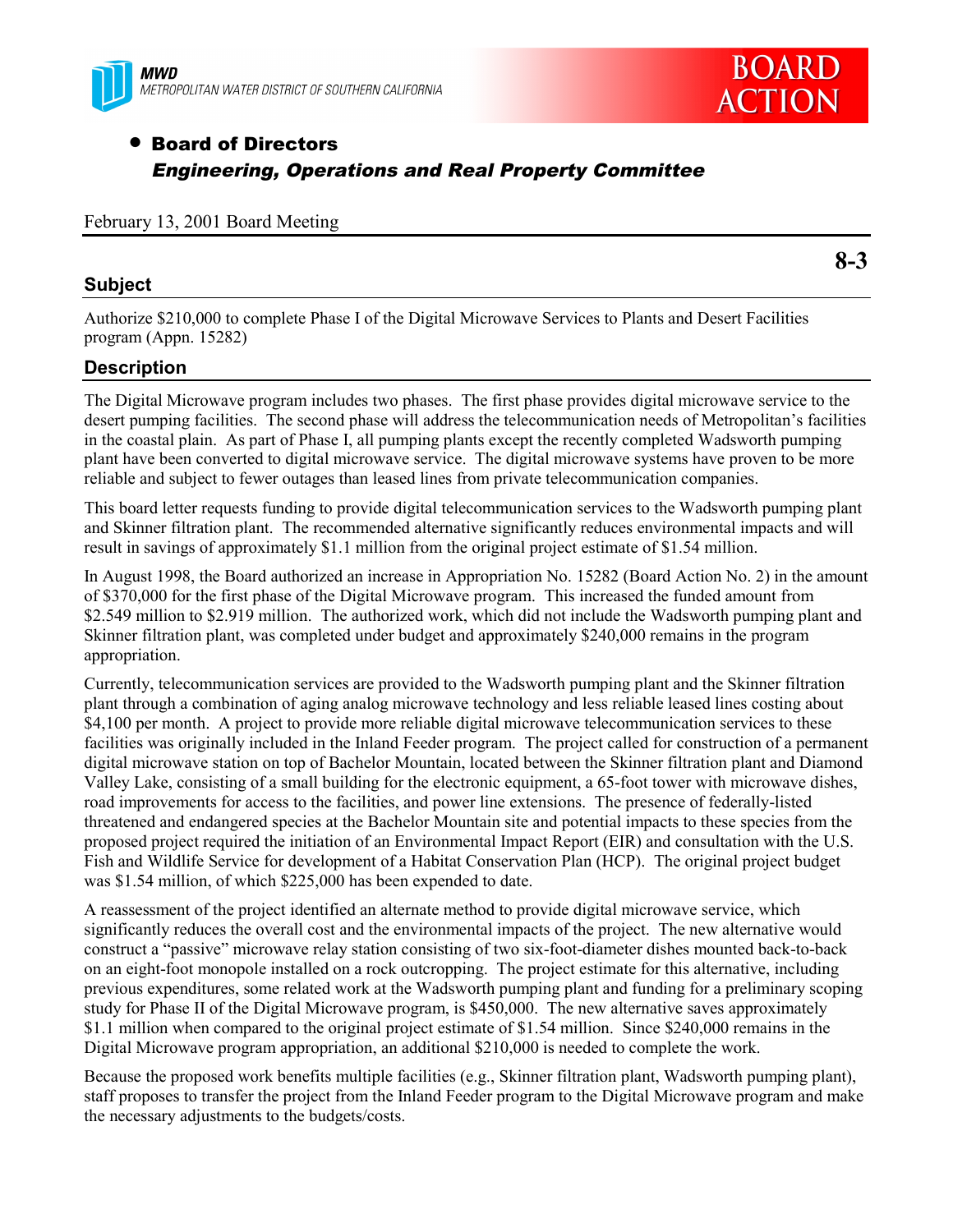The proposed completion of the digital microwave communication facility at the Bachelor Mountain site qualifies for a Categorical Exemption under the California Environmental Quality Act (CEQA). The proposed project involves the new construction of a small structure with no potential for significant environmental impacts. As such, the proposed project qualifies for a Class 3 Categorical Exemption, as described in Section 15303 of the State CEQA Guidelines.

## **Policy**

Metropolitan Water District Administrative Code Section 5108: Capital Project Appropriation

### **Board Options/Fiscal Impacts**

#### **Option #1**

- a. Determine that the proposed action qualifies for a Categorical Exemption as a Class 3 project pursuant to CEQA and State CEQA Guidelines;
- b. Increase Appropriation 15282 by \$210,000 to a total of \$3,129,000; and
- c. Authorize staff to perform all work necessary to construct a "passive" microwave relay station on Bachelor Mountain, make related modifications at plants in the area, transfer the project from the Inland Feeder program to the Digital Microwave program, and prepare a preliminary scoping study for Phase II of the Digital Microwave program.

This option provides more reliable telecommunications to the Wadsworth pumping plant and Skinner filtration plant, reduces the program estimate to provide microwave services by approximately \$1.1 million, reduces the ongoing cost of leased lines by about \$4,100 per month, and significantly reduces environmental impacts.

**Fiscal Impact:** \$210,000 of additional capital program expenditures that were budgeted as part of the Inland Feeder program.

#### **Option #2**

- a. Cancel the digital microwave project at Bachelor Mountain and direct staff to continue to use leased lines from private telecommunication companies to provide service to plants in this area; and
- b. Authorize staff to prepare a preliminary scoping study for Phase II of the Digital Microwave Program using \$55,000 of the funds remaining in Appropriation 15282.

This option does not provide the benefits in cost reduction and increased reliability identified under Option #1.

**Fiscal Impact:** Annual Operations & Maintenance (O&M) expenditures of approximately \$50,000 for leased lines plus additional costs associated with inefficiencies resulting from less reliable telecommunication services.

### **Staff Recommendation**

Option #1

1/24/2001 *Roy L. Wolfe Date*

*Manager, Corporate Resources*

1/29/2001 *General Manager Date*

**Attachment 1 – Financial Statement** BLA #756